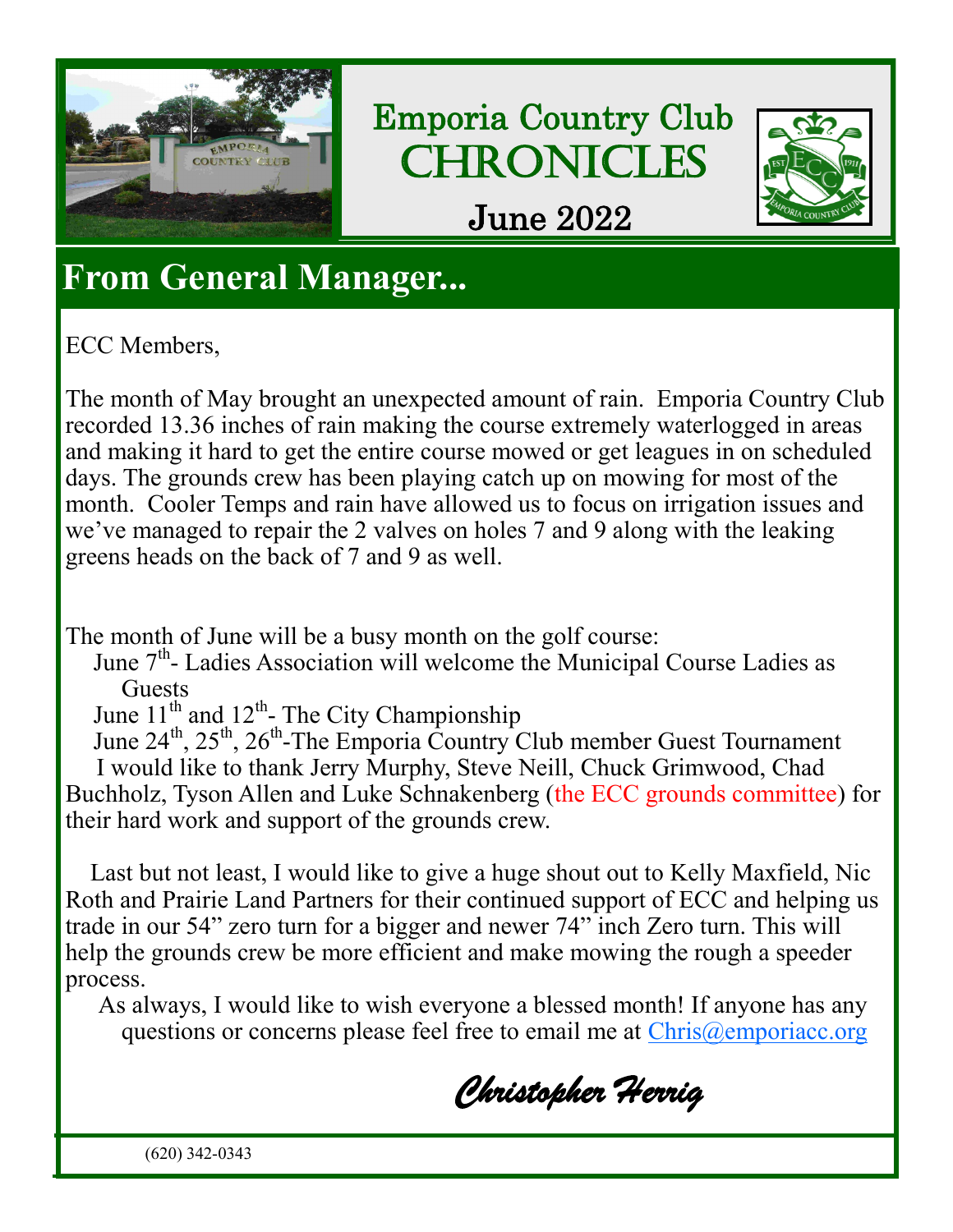

**OFFICERS President** Luke Arndt

**Vice President** Steve Neill

**Secretary/Treasurer** Jon Pool

**DIRECTORS** Kelly Maxfield Jerry Murphy Tasha Sailer Luke Schnakenberg Jim Shepherd

**STAFF General Manager** Chris Herrig Chris@emporiacc.org

**Clubhouse Manager** Lillian Vertin Lillian@emporiacc.org

**Office Manager** Sara Bashaw office@emporiacc.org

**Executive Chef** Shane Withers chef@emporiacc.org

**CONTACT US** (620) 342-0343 **www.emporiacc.org**

#### **GO GREEN**

**There are many ways to enjoy your Club and help the environment. Sign up for paperless billing**.



### **A Note from the Clubhouse Manager...**

Greetings ECC Members,

It's officially summer at Emporia Country Club! Through no help of the heavy rainfall these past couple of weeks, the pool has maintained a chilly 60-ish degree temperature… Not too enticing to jump into, I would say! Hopefully within the next week it will warm up (so long as the rain stays away)!

Thank you to all that participated in the Memorial Day Tournament on May 30th! Though it was rather windy, it was so lovely to see the course filled with smiling faces.

We have several tournaments scheduled for this month, in which the golf course will be closed. Those dates are…

June 11th & 12th—City Championship June 18th—1st Annual ECC Olympics (Check email or our Facebook page to sign up!) June 21st—Jr. PGA Tournament June 24th, 25th, & 26th—Member Guest June 28th—Jr. PGA Tournament

As always, we will have Happy Hour on Thursday's with half-price draft beer & T.G.I.F on Friday's with cocktail specials!

Thank you for your continued support and I hope to see you this month at Emporia Country Club!

Cheers!

Lillian Vertin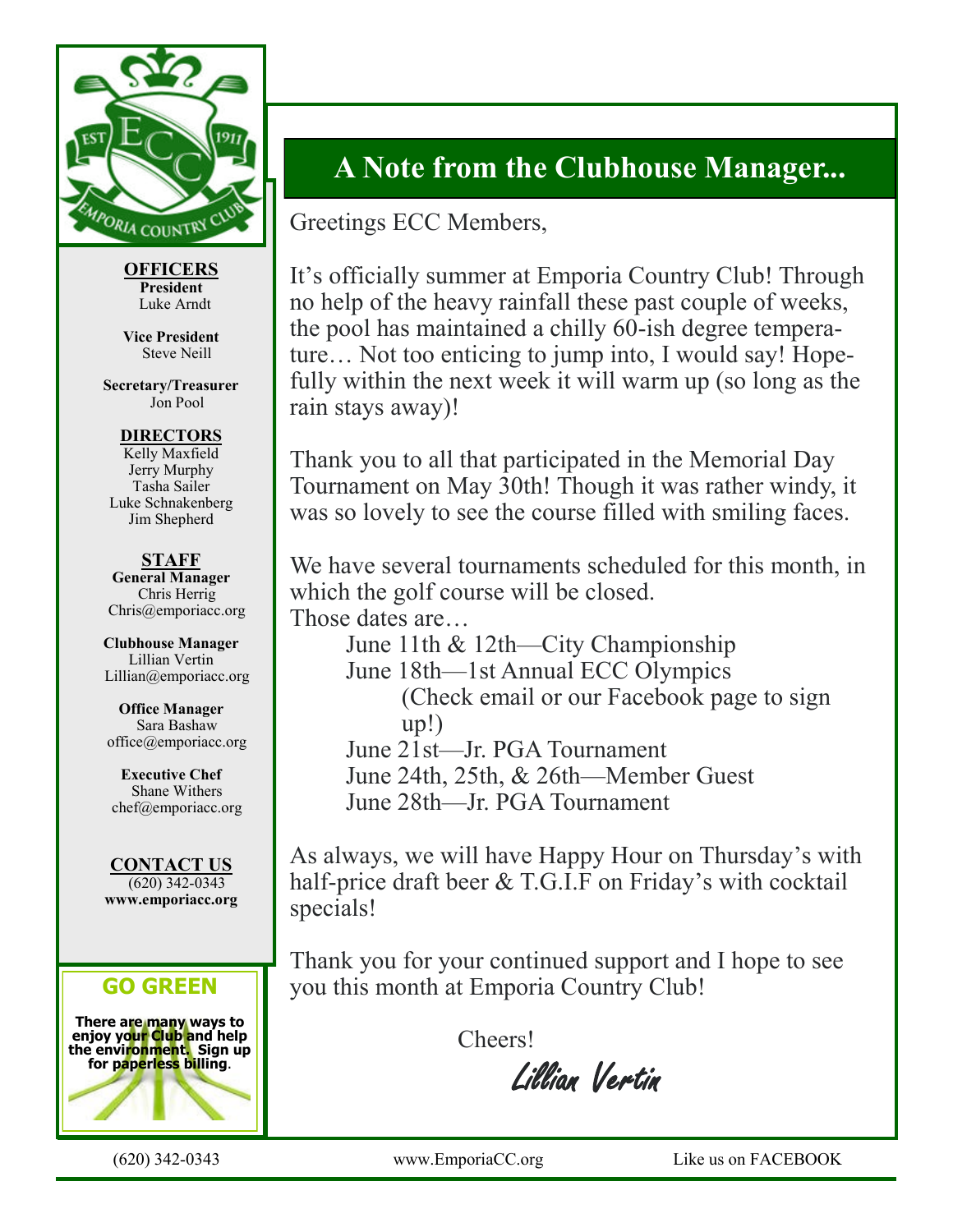

# A Note from the *Chef...*

Dear Members,

What a wet start to the summer. It would be nice to get a few days without rain so we can have league a least a few nights and maybe even open the pool but apparently Mother Nature had other plans. I'm working on rolling out some specials to give everyone a few more options and bring back some of the old favorites. I just ordered in ingredients for lasagna so be looking for that shortly.

We have hired a few new faces in the kitchen to better serve you and they're really catching on fast, which is nice since Mikah will be getting married on the 11th and going on her honeymoon shortly after.

Looking forward to serving you this month.

Chef Shane Withers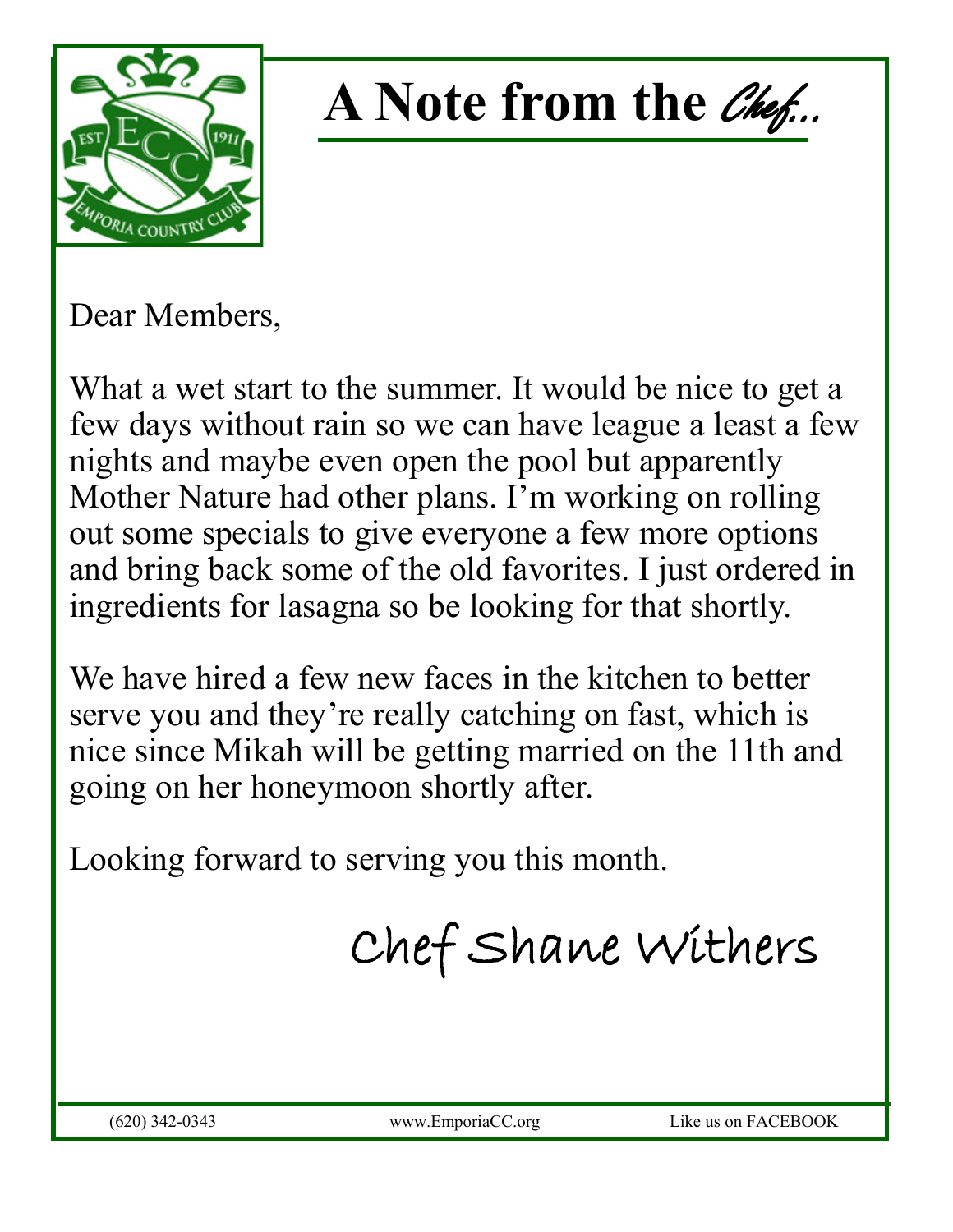## **Other News...**

### **Memorial Day Golf Tournament**

A enjoyable time was had by all at the Memorial Day Two Person Scramble. Twenty-four teams participated with Eli Fowler and Jordan Muench winning the men's division and Bobbi Sauder and Joy Haegert finishing first in the women's division. Special thanks to the golf committee for planning the event and the men's association for providing a keg.

Another fun golf tournament for all members will be held on July  $4^{\text{th}}$ .



PORLA COUNTRY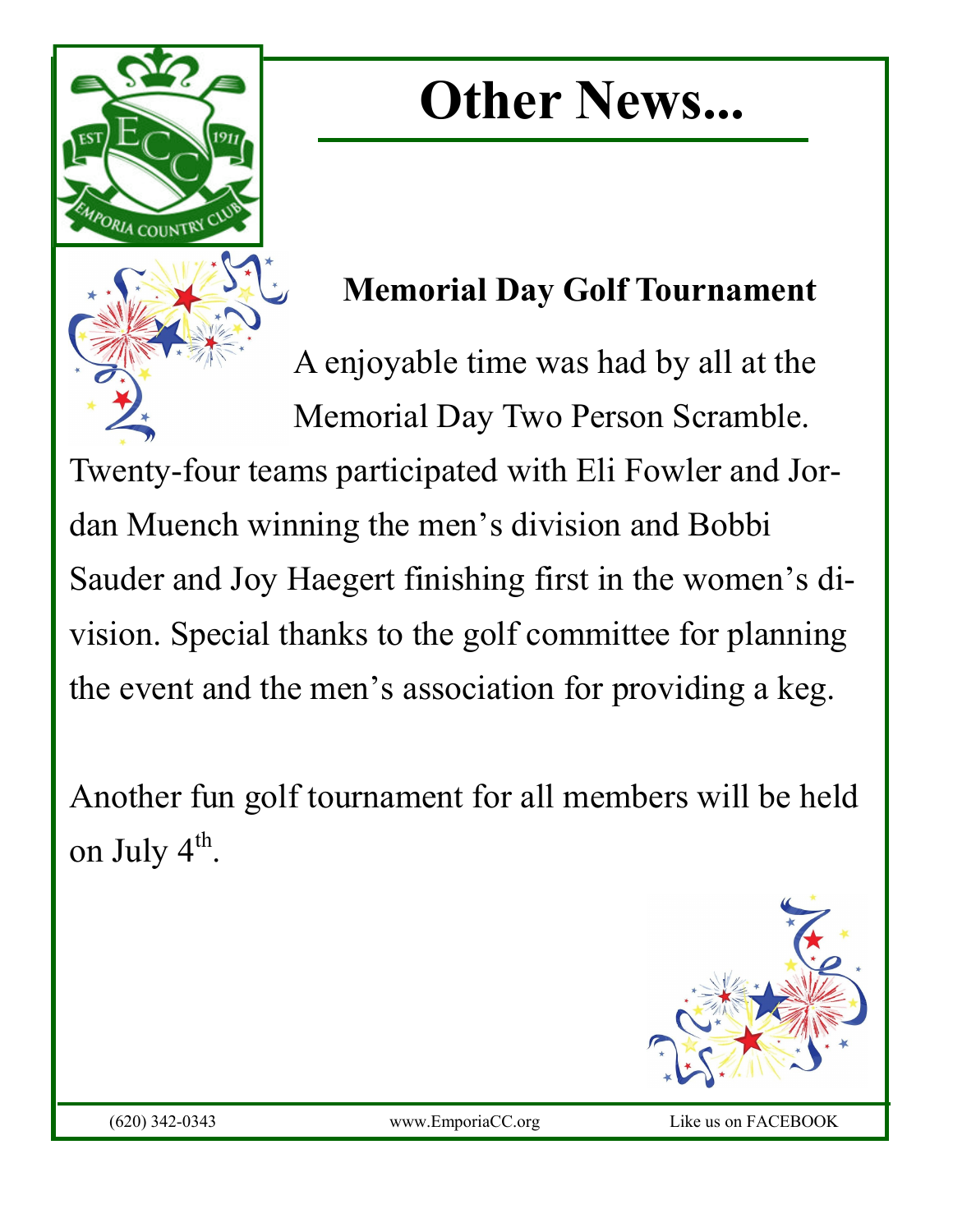*The Club strives to make sure all members birthdays and anniversaries are listed properly. If we have forgotten yours, please contact Sara Bashaw to correct our records.*



F Cap versari

| Name               | Date |
|--------------------|------|
| Jerry Guthrie      | 6/1  |
| Kurt Steinkuhler   | 6/3  |
| John Newland       | 6/3  |
| Claudia Kretsinger | 6/3  |
| Melanie Cates      | 6/3  |
| Tara Schnakenburg  | 6/5  |
| <b>Jeff Hawes</b>  | 6/6  |
| Bobbi Sauder       | 6/7  |
| Carol Krueger      | 6/8  |
| Lane Massey        | 6/9  |
| Johnny Clark       | 6/9  |
| Sandy Helbert      | 6/9  |
| Sarah Tidwell      | 6/11 |
| Kimberly Schmid    | 6/11 |
| Shane Shivley      | 6/13 |
| Luke Schnakenburg  | 6/17 |
| John Patton        | 6/17 |
| Mitchell Garrett   | 6/18 |
| Jan Utech          | 6/18 |
| Randall Smith      | 6/18 |
| Jane Symmonds      | 6/18 |
| Bryan Sailer       | 6/19 |
| Kristi DeBauge     | 6/19 |
| Gwen Longbine      | 6/20 |
| Michael Behrens    | 6/21 |
| Stephanie Sullivan | 6/21 |
| Jeffrey DeBauge    | 6/21 |
| Billlie Schulz III | 6/22 |
| Eric Porter        | 6/26 |
| Terry Morgan       | 6/26 |
| Anna Symmonds      | 6/28 |
| Mike Patton        | 6/28 |
| Lisa Scheve        | 6/28 |

| <u>Name</u>                    | <u>Date</u> |
|--------------------------------|-------------|
| Duane and Jerilynn Henrikson   | 6/5         |
| Don and Robbie Hill            | 6/7         |
| Gould and Nancy Garcia         | 6/7         |
| <b>Bill and Janice Schulte</b> | 6/7         |
| Billie and Lisa Schulz         | 6/8         |
| Chuck and Margi Grimwood       | 6/10        |
| Jeffrey and Kristi DeBauge     | 6/10        |
| Larry and Gae Williams         | 6/10        |
| Garin and Heather Higgins      | 6/11        |
| Brett and Becky Baumgardner    | 6/12        |
| William and Abigail Barnes     | 6/12        |
| Carl and Terry Morgan          | 6/15        |
| Steve and Toni Bowling         | 6/16        |
| John and Jill Newland          | 6/17        |
| Jon and Nancy Pool             | 6/18        |
| Gerald and Sharman Murphy      | 6/18        |
| Mac and Jean Payne             | 6/26        |
| Tell and Jessica Kirk          | 6/28        |
| Steve and Bobbi Sauder         | 6/30        |

#### **Your COUPON is on the way**

Celebrate your *Special Day* at **1801,** *at the club*!